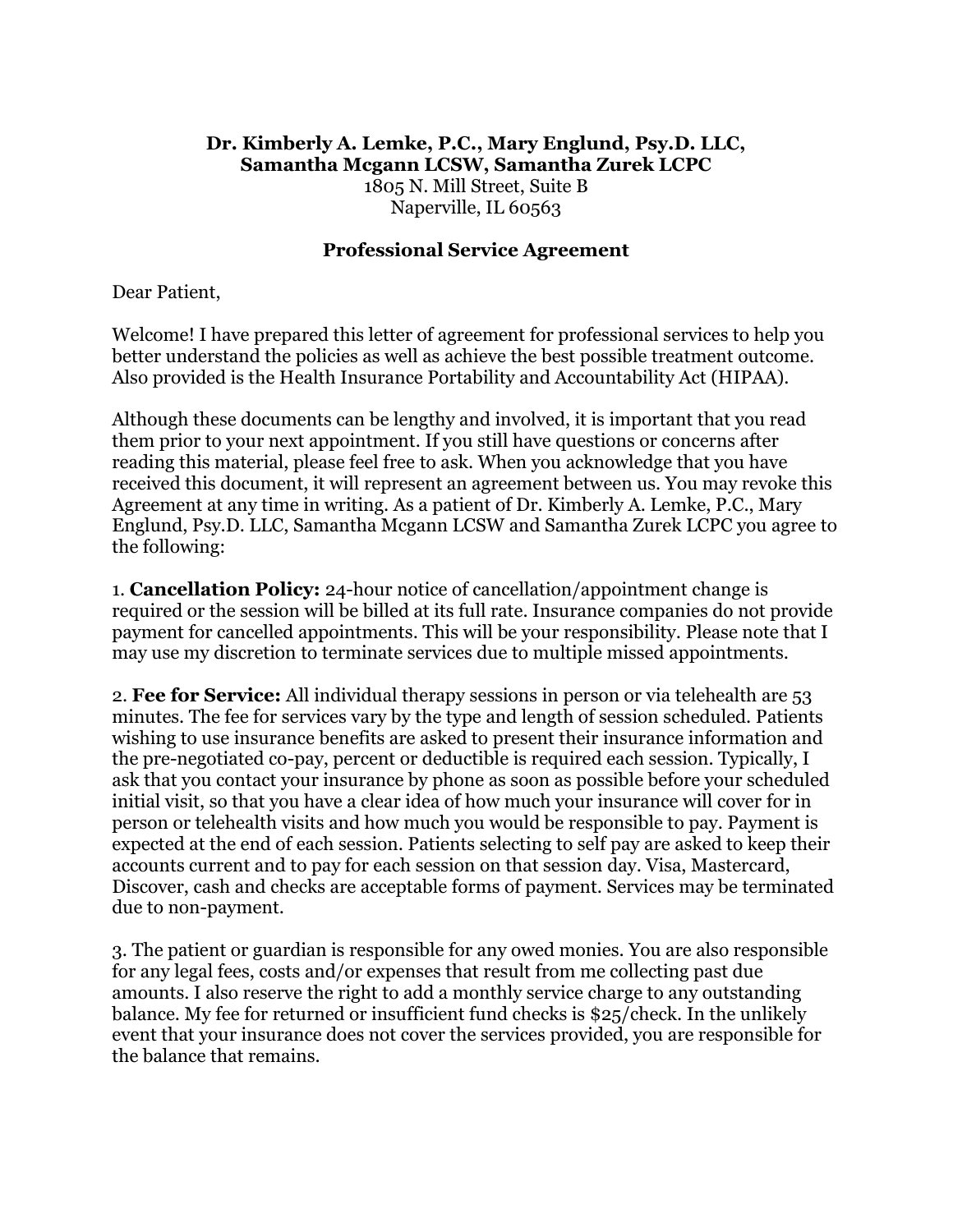4. **Confidentiality:** What is discussed in the confines of the office remains private and confidential within the following requirements of law. First, if a patient or family member reports that there is any possibility of harming themselves or others, including but not limited to physical or sexual abuse, elder abuse, neglect and suicidal or homicidal behavior, the law requires that I make a formal report regarding the situation. Should the need ever arise to make such a report; every effort will be made to involve you in the process and to do so with your participation. My goal is the protection and safety of the patients. Second, if you ask me to bill your insurance, I may be required to share case notes, summaries and other pertinent information about the reasons/diagnosis for which you are seeking therapy. Whenever possible, I limit this information and provide the least amount required to secure benefits. You may request to see this information before it is submitted. Finally, in legal proceedings, if my records are subpoenaed by the court, I may need to provide them. However, I will discuss the possible risks and benefits of a requested release of information before that information is disclosed. In the event that you are involved in legal matters that require my participation, you will be responsible for paying costs related to my professional time including but not limited to preparation and transportation costs even if I am called to testify by another party. Finally FOID cards may be revoked in certain situations, please make yourself aware of the instances that might affect your FOID card privileges.

5. **Frequency of Treatment:** Typically, patients are asked to come in on a weekly basis. At times, depending on the severity of symptoms, patients are asked to come in twice or three times a week if more intensive therapy is needed. Furthermore, in times of crises, it is possible to schedule additional sessions.

6. **Emergency Contact:** Should a mental health emergency arise, please call 911 or contact the nearest hospital emergency room. Once the situation is stabilized, please let me know via phone where you are and what is occurring. I will participate in the emergency intervention as needed and provide whatever case information you ask me to release. Please understand that if this emergency occurs overnight or on a weekend/holiday, it may be the next business day before I am able to respond.

7. **Client responsibilities:** Patients will be asked to work outside of sessions, implementing the strategies and knowledge we discuss together and to be actively involved in your (or your child's) growth and development. You will also be asked to accurately report back on what works and what does not work in achieving the changes and progress you identify as your goal. It is up to you to provide honest effort at helping yourself, your child and your family change and grow. All participants are also responsible for sharing their feelings and concerns, and working through any issues that arise as treatment proceeds. Psychotherapy often involves discussions of unpleasant feelings and events which may result in experiencing sadness, anger, guilt, anxiety and frustration. Although these are uncomfortable feelings, there are many benefits that can arise such as improved relationships, a sense of hopefulness and a lessening of distressing symptoms. Therapy is a process of discovering what will work for each individual patient and family.